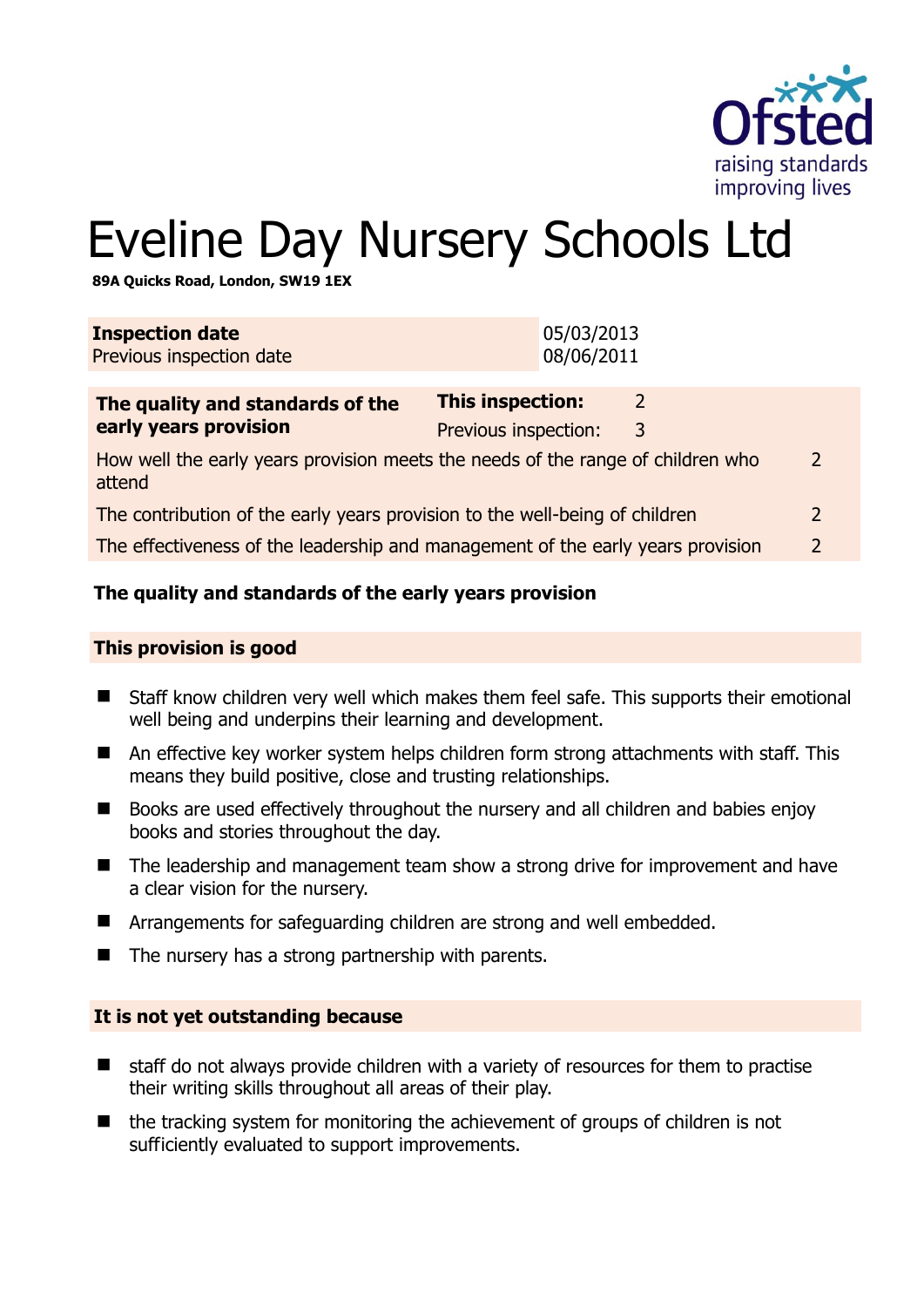# **Information about this inspection**

Inspections of registered early years provision are:

- scheduled at least once in every inspection cycle the current cycle ends on 31 July 2016
- scheduled more frequently where Ofsted identifies a need to do so, for example where provision was previously judged inadequate
- **•** brought forward in the inspection cycle where Ofsted has received information that suggests the provision may not be meeting the legal requirements of the Early Years Foundation Stage or where assessment of the provision identifies a need for early inspection
- **•** prioritised where we have received information that the provision is not meeting the requirements of the Early Years Foundation Stage and which suggests children may not be safe
- scheduled at the completion of an investigation into failure to comply with the requirements of the Early Years Foundation Stage.

# **Inspection activities**

- The inspector observed all staff working directly with the children, both indoors and outdoors, throughout the inspection.
- The inspector arranged time with the managers to discuss safeguarding and welfare issues away from the children.
- The inspector looked at children's records including their developmental records.
- The inspector gained the views of parents and staff during the inspection.
- The inspector completed a joint observation with the junior manager of the nursery.

# **Inspector**

Pauline Goldrick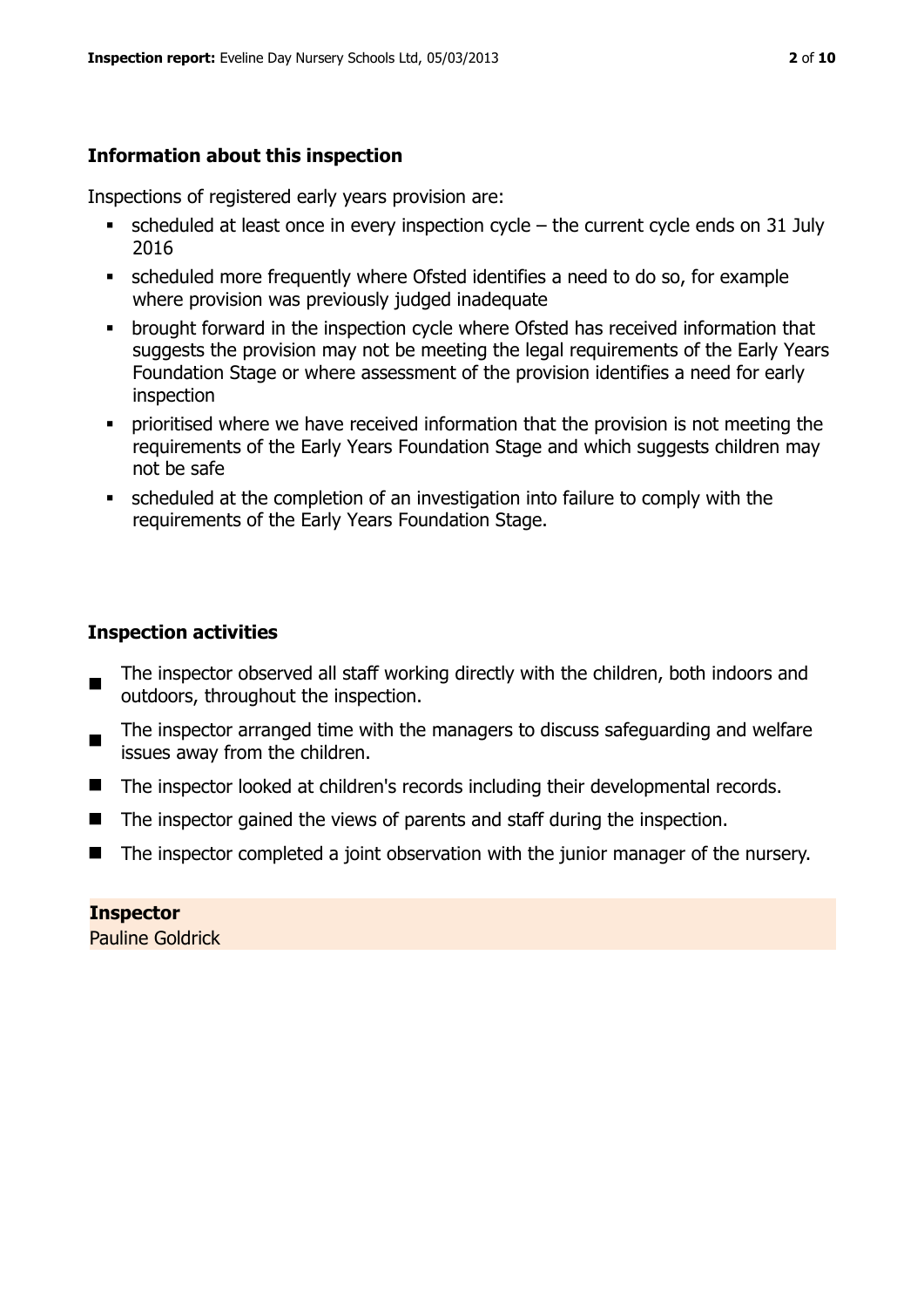#### **Full Report**

#### **Information about the setting**

Eveline Day Nursery (Quicks Road) is one of a chain of nurseries run by Eveline Day Nursery Schools Limited. It opened in 1999. It operates from a two-storey building divided into six playrooms. There are kitchen facilities and an office downstairs and upstairs toilet facilities for older children. There is a small outdoor area and children are taken to use a public outdoor area nearby. It is situated near Wimbledon town centre in the London Borough of Merton. The nursery is registered on the Early Years Register. The nursery opens each weekday from 7.30am to 6.30pm for 51 weeks of the year. There are currently 54 children from three months to under five years on roll, including some children who are learning English as an additional language. The nursery provides free education for three- and four-year-old children. The nursery employs 25 staff. Fourteen of the staff, including the manager hold appropriate early years qualifications. Three staff are working towards a higher childcare qualification. There are also a cook, cleaner and sessional teachers for French and dance. The chain also employs an educational psychologist and health and safety officer who provide support across all its nurseries.

#### **What the setting needs to do to improve further**

#### **To further improve the quality of the early years provision the provider should:**

- $\blacksquare$  include opportunities for writing during role-play and other activities
- **P** provide more robust evaluation of observations relating to specific groups of children such as boys or those with additional languages.

#### **Inspection judgements**

#### **How well the early years provision meets the needs of the range of children who attend**

Children of all ages take part in a well balanced range of activities and experiences that help them make good progress in their learning. The strong relationships formed between children and staff helps the children to feel secure and valued, which supports their progress. Staff gather detailed information about children's background, needs and starting points before they begin at the nursery. They make regular observations of children's achievements and use these to plan activities that challenge the children and build on their learning.

Children are interested in the activities provided and are keen to learn. They develop useful skills and attitudes that prepare them well for their next stage of learning, and for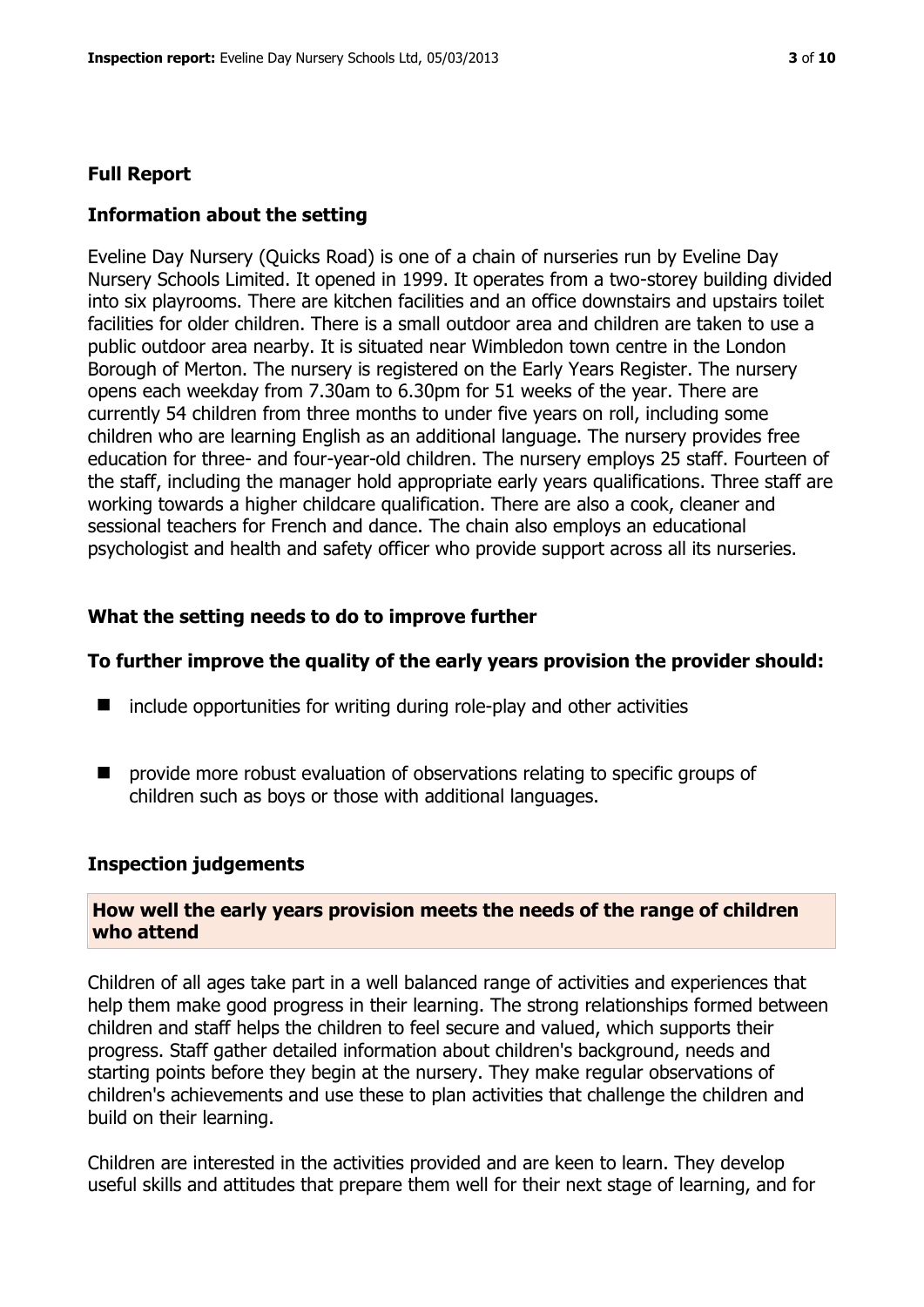school. Children with English as an additional language have good levels of support. Staff use key words in the child's home language effectively to help new children settle, or to sooth young children if they become upset. Parents attend regular meetings with staff to discuss their child's progress which keeps them up to date with their child's learning.

Babies explore their environment confidently, experimenting with brushes in a basket, finding their way over soft shapes or under the large sheet of foil. Staff sing rhymes and talk to them as they play and this fosters their early communication skills. Babies enjoy books, nestling into their key person as they listen to the story. Toddlers also enjoy songs and stories and are beginning to remember familiar words and phrases and copy actions. The Toddler room staff are participating in the Every Child a Talker programme which is adding depth and vibrancy to their communication and language experiences. Toddlers are also encouraged to look through books independently at the beginning of their rest time and show great interest in their favourite stories, opening the flaps and intently looking at the pictures. The older children enjoy stories supported by story props and independently choose books to share with their friends throughout the day. Opportunities for mark making are sound for most children with rich experiences given to toddlers to explore materials such as paint and foam. However, the older children have fewer opportunities to use meaningful writing in their role play or to experiment with their new learning of letter shapes and sounds in their self chosen activities.

Children learn about numbers when they join in with counting songs or take part in games in the park with balls and scoops. They experiment with shape, size and tension as they dig and fill containers in the sand and water tray, or participate in group parachute games in the park. Children solve mathematical problems in their play such as working out how to tuck in two large baby dolls with one small blanket. They also learn to value diversity when they make up the photographic family trees in each room in the nursery. They find out about a range of cultural celebrations through food and music festivals such as Chinese New Year. Children express their creativity when they paint colourful pots, create flowers for Mother's Day and patterns from tissue paper. They use their imaginations in the role play areas or when enthralled in a story. The children enjoy daily physical activities in the park such as running, throwing and catching, and working as part of a team to control a parachute.

# **The contribution of the early years provision to the well-being of children**

Children throughout the nursery are confident, settled and make good relationships with staff and each other. A well established key person system ensures that babies and toddlers benefit from consistent relationships with familiar carers, who know the children well. Young children frequently approach staff for cuddles and reassurance and these secure attachments promote their emotional and physical well being. Staff gather detailed information from home about children's usual routines and key words which helps them settle quickly into the nursery.

Children play and learn in a friendly environment which supports their growing independence. Children are supported well to tackle hand washing independently, to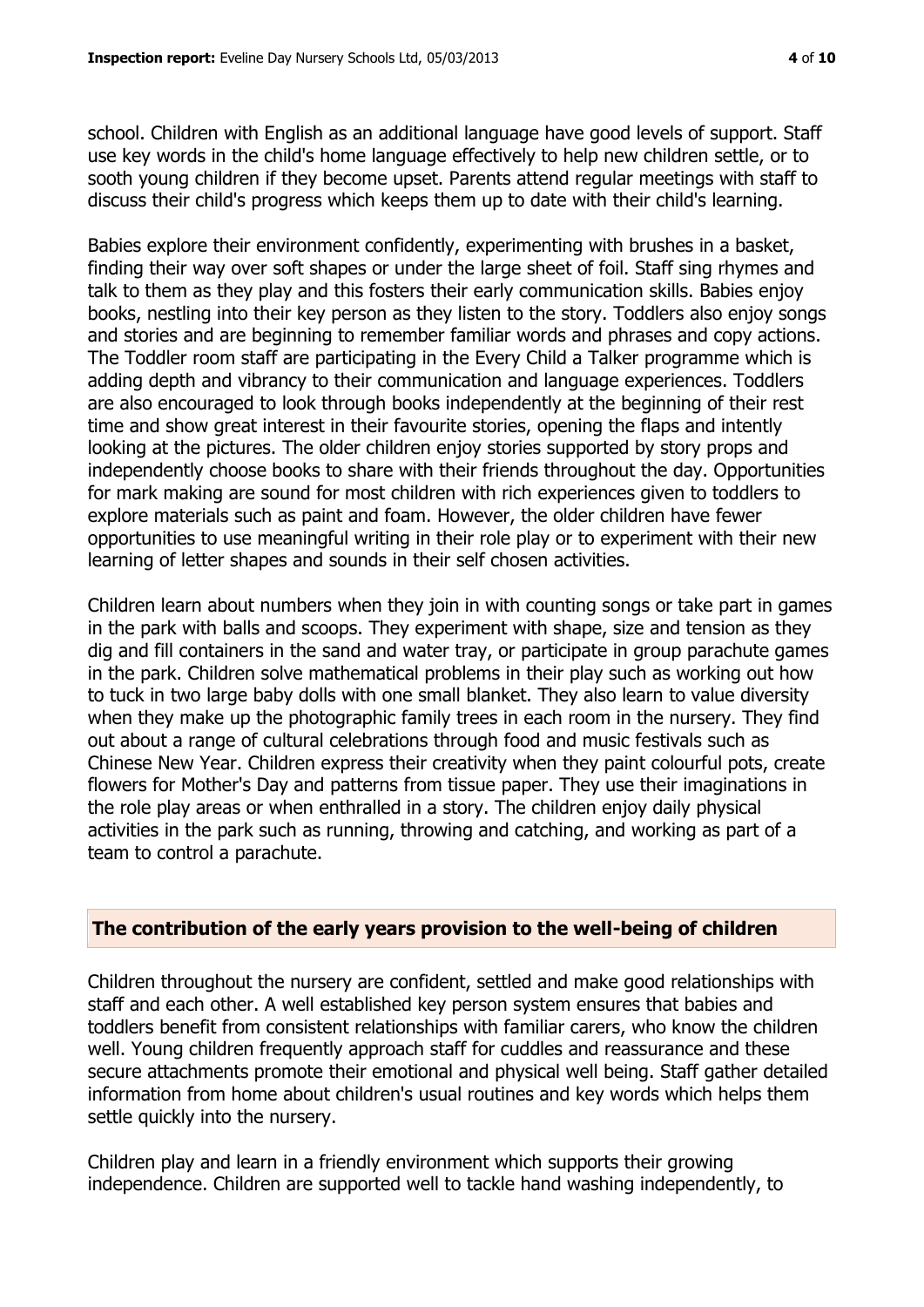select a choice of fruit and to serve themselves at mealtimes from a big bowl. They learn to manage their own personal needs well, by finding their coat or getting a tissue to blow their nose, which supports their school readiness.

Children's behaviour is good across the nursery. Children are sociable and play co operatively with each other. They are able to share their toys and offer support to other children who are new to the nursery. Staff are quick to praise the children's kind actions and reinforce children's good behaviour with lots of encouragement which makes them feel valued, confident and respected.

The children learn to keep themselves safe during the daily walk to the park and when they take part in fire drills. Staff conduct daily risk assessments of the premises to make sure that children are safe at all times. Children benefit from a welcoming, well equipped environment. A good range of age appropriate resources are available and organised so that children can select things easily for themselves from trolleys, boxes and shelves. The older children are encouraged to tidy up at the end of sessions and know they have to show care for books by replacing them in the book area.

Children eat healthy foods and learn to appreciate the importance of a healthy diet while in the nursery. Meals are prepared on the premises from fresh ingredients and children select from plentiful fresh fruit at snack time. Children learn about a healthy diet and consequently gain good skills for the future.

#### **The effectiveness of the leadership and management of the early years provision**

Effective arrangements are in place to safeguard children's welfare. Staff are vigilant at all times and supervise children well inside and out. Robust recruitment procedures ensure that all staff are appropriately vetted and there are effective induction procedures in place. This means that policies and procedures work well in practice. New staff feel supported by the in house training, particularly regarding the revised Early Years Foundation Stage. Staff are also committed to attending other training events and have made changes in the toddler room, enriching the environment, following involvement in the Every Child a Talker programme. This is having a good impact on children's learning.

The nursery management team are committed to providing a high quality, flexible service for children and their families and they provide a clear vision for staff. Many improvements have been put in place since the last inspection and there is a strong feeling in the nursery of working together as a team to bring about improvement through more rigorous self reflection. The free flow between the upstairs areas has made a good impact on children's learning, enabling them to access a wider choice of activities and follow their own interests in their play. A new system to track children's learning has recently been implemented and is enabling staff to fully understand children's expected stage of learning for their age. The managers have a good understanding of the learning and development requirements and have identified future areas for improvement across the nursery, such as a new outdoor learning space.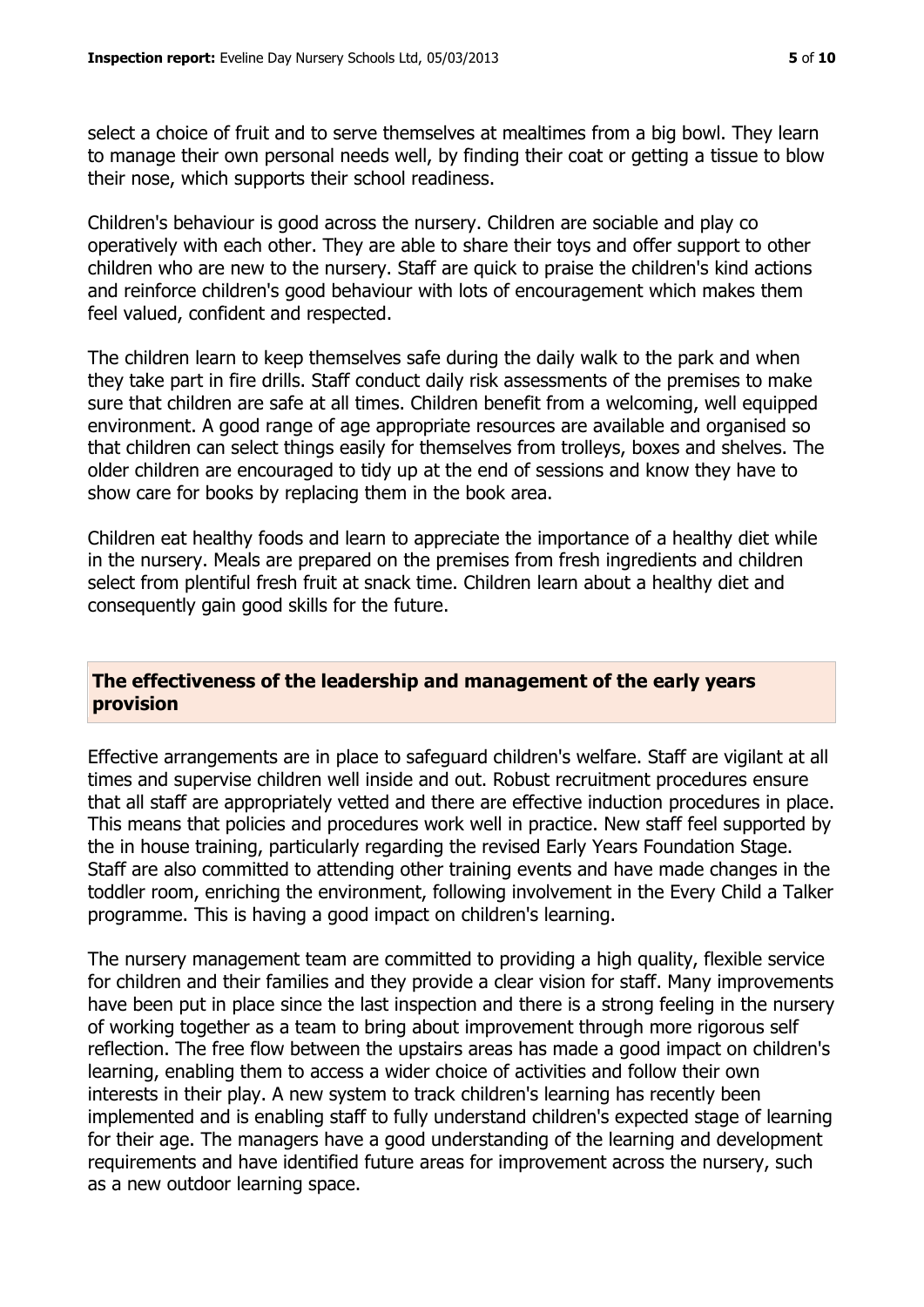Overall, staff performance is effectively monitored by managers and a new appraisal system is in place which identifies their personal training and development plans. However the monitoring of the tracking system is less consistent. Consequently managers are not always clear about how staff evaluate learning for identified groups of children who may need extra support in the nursery.

Staff work closely with parents and value their contribution and suggestions highly. Parents find staff at the nursery friendly and approachable and value the time and care spent by the staff to welcome them into the setting. They have confidence in the staff in meeting their child's individual needs. Parents have access to comprehensive policies and procedures and are kept well informed about the day to day provision through newsletters and notice boards.

There are strong partnerships formed with others involved in the children's development such as links with local schools and other early years settings.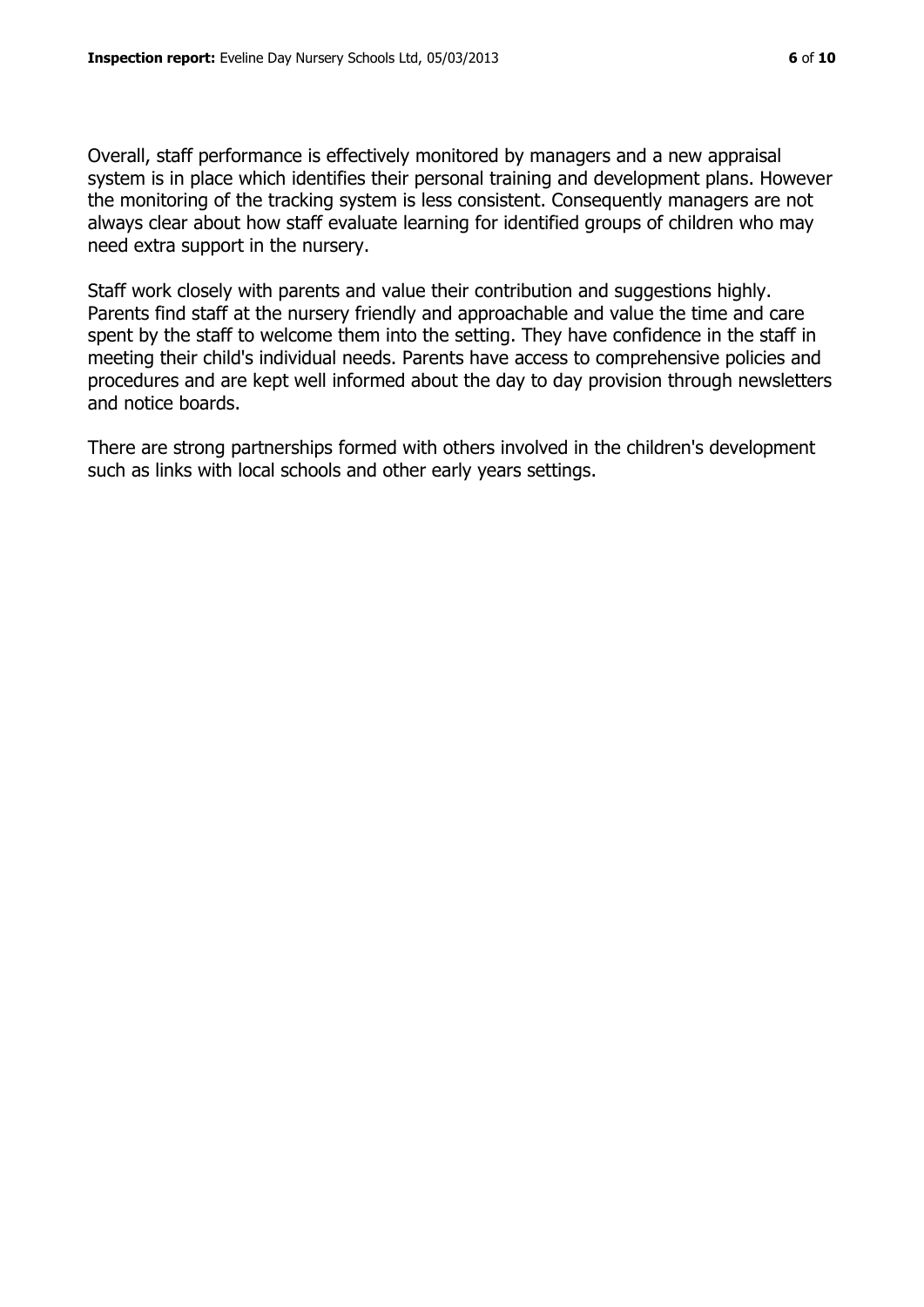# **What inspection judgements mean**

# **Registered early years provision**

| Grade   | <b>Judgement</b> | <b>Description</b>                                                                                                                                                                                                                                                                                                                                                                 |
|---------|------------------|------------------------------------------------------------------------------------------------------------------------------------------------------------------------------------------------------------------------------------------------------------------------------------------------------------------------------------------------------------------------------------|
| Grade 1 | Outstanding      | Outstanding provision is highly effective in meeting the needs<br>of all children exceptionally well. This ensures that children are<br>very well prepared for the next stage of their learning.                                                                                                                                                                                   |
| Grade 2 | Good             | Good provision is effective in delivering provision that meets<br>the needs of all children well. This ensures children are ready<br>for the next stage of their learning.                                                                                                                                                                                                         |
| Grade 3 | Satisfactory     | Satisfactory provision is performing less well than expectations<br>in one or more of the key areas. It requires improvement in<br>order to be good.                                                                                                                                                                                                                               |
| Grade 4 | Inadequate       | Provision that is inadequate requires significant improvement<br>and/or enforcement action. The provision is failing to give<br>children an acceptable standard of early years education and/or<br>is not meeting the safeguarding and welfare requirements of<br>the Early Years Foundation Stage. It will be inspected again<br>within 12 months of the date of this inspection. |
| Met     |                  | The provision has no children on roll. The inspection judgement<br>is that the provider continues to meet the requirements for<br>registration.                                                                                                                                                                                                                                    |
| Not met |                  | The provision has no children on roll. The inspection judgement<br>is that the provider does not meet the requirements for<br>registration.                                                                                                                                                                                                                                        |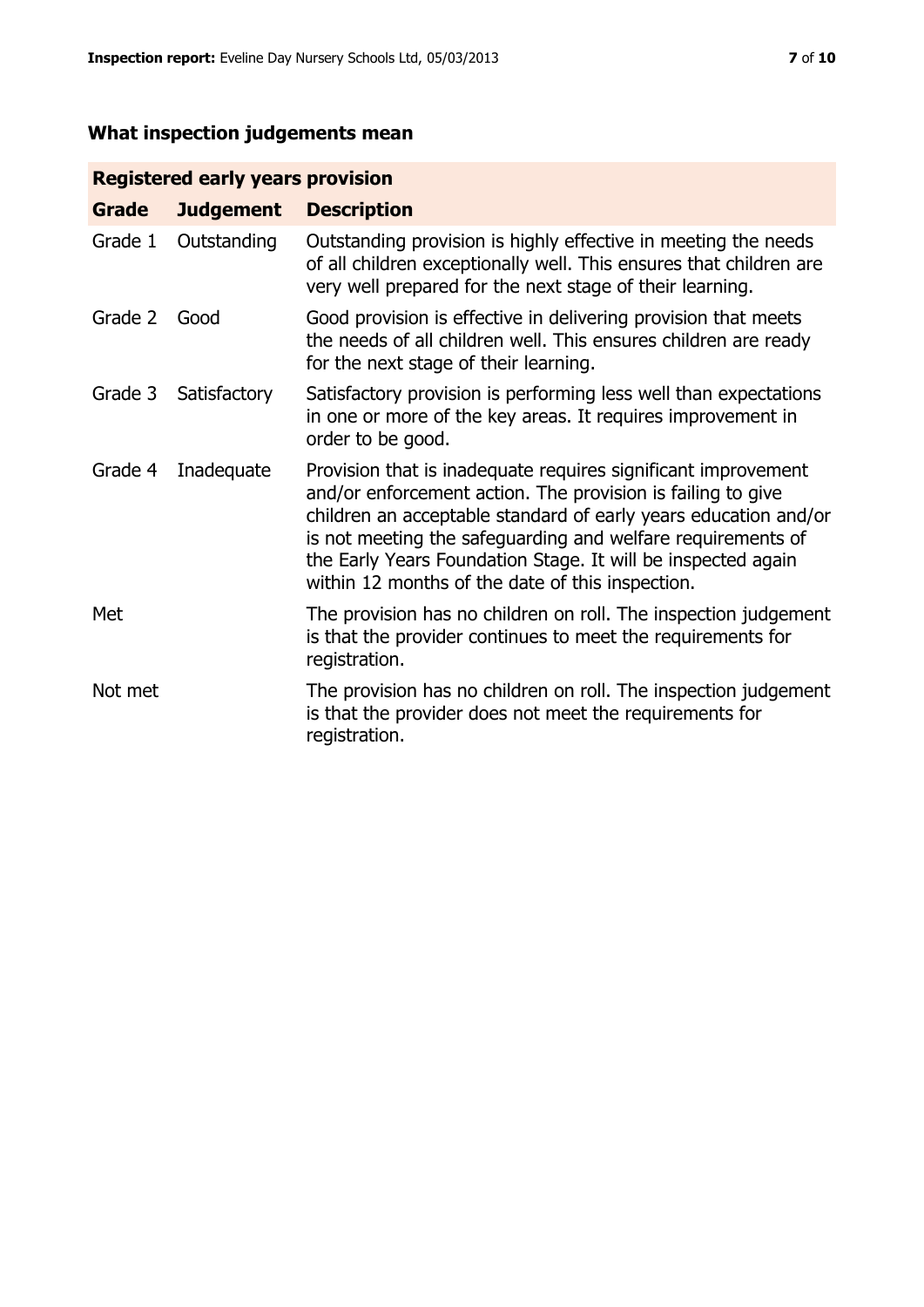#### **Inspection**

This inspection was carried out by Ofsted under sections 49 and 50 of the Childcare Act 2006 on the quality and standards of provision that is registered on the Early Years Register. The registered person must ensure that this provision complies with the statutory framework for children's learning, development and care, known as the Early Years Foundation Stage.

# **Setting details**

| Unique reference number       | 138215                                    |
|-------------------------------|-------------------------------------------|
| <b>Local authority</b>        | Merton                                    |
| <b>Inspection number</b>      | 813930                                    |
| <b>Type of provision</b>      | Full-time provision                       |
| <b>Registration category</b>  | Childcare - Non-Domestic                  |
| Age range of children         | $0 - 8$                                   |
| <b>Total number of places</b> | 50                                        |
| Number of children on roll    | 75                                        |
| <b>Name of provider</b>       | Eveline Day Nursery Schools Limited (The) |
| Date of previous inspection   | 08/06/2011                                |
| <b>Telephone number</b>       | 020 8545 0699                             |

Any complaints about the inspection or the report should be made following the procedures set out in the guidance *'Complaints procedure: raising concerns and making complaints* about Ofsted', which is available from Ofsted's website: www.ofsted.gov.uk. If you would like Ofsted to send you a copy of the guidance, please telephone 0300 123 4234, or email enquiries@ofsted.gov.uk.

# **Type of provision**

For the purposes of this inspection the following definitions apply:

Full-time provision is that which operates for more than three hours. These are usually known as nurseries, nursery schools and pre-schools and must deliver the Early Years Foundation Stage. They are registered on the Early Years Register and pay the higher fee for registration.

Sessional provision operates for more than two hours but does not exceed three hours in any one day. These are usually known as pre-schools, kindergartens or nursery schools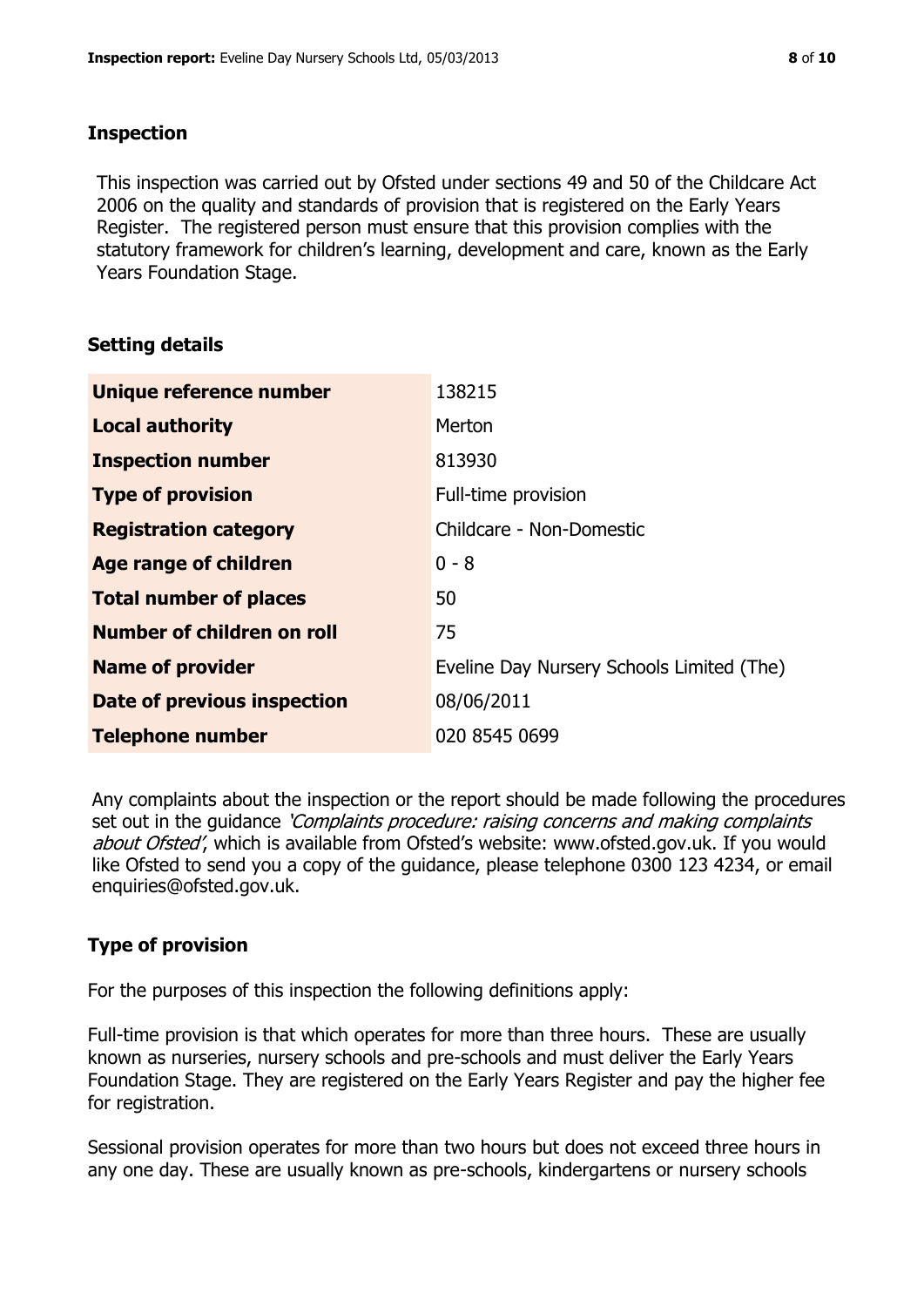and must deliver the Early Years Foundation Stage. They are registered on the Early Years Register and pay the lower fee for registration.

Childminders care for one or more children where individual children attend for a period of more than two hours in any one day. They operate from domestic premises, which are usually the childminder's own home. They are registered on the Early Years Register and must deliver the Early Years Foundation Stage.

Out of school provision may be sessional or full-time provision and is delivered before or after school and/or in the summer holidays. They are registered on the Early Years Register and must deliver the Early Years Foundation Stage. Where children receive their Early Years Foundation Stage in school these providers do not have to deliver the learning and development requirements in full but should complement the experiences children receive in school.